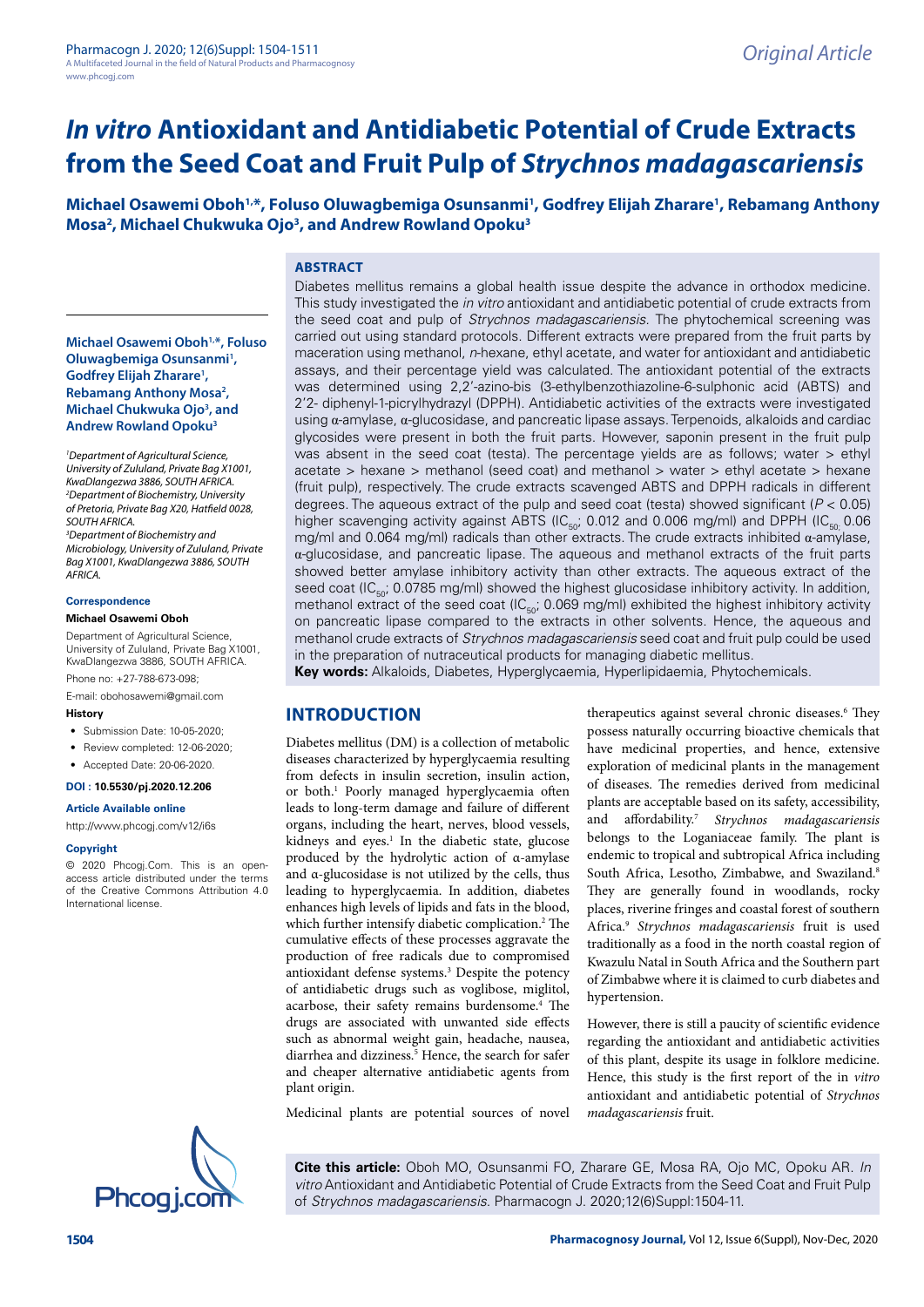# **MATERIALS AND METHODS**

## Chemicals

Butylated Hydroxyl anisole (BHA), ascorbic acid (AA), FeCl<sub>2</sub>, FeCl<sub>3</sub>, NaOH, potassium sodium tartrate, sodium carbonate, Tris-HCl buffer, phosphate buffer, 3,5-dinitrosalicylic acid, potassium persulfate, 2,2'-diphenyl-1-picrylhydrazyl (DPPH), 2,2'-azino-bis(3 ethylbenzothiazoline-6- sulphonic acid) (ABTS) were all purchased from Sigma-Aldrich Chemical Co. (St Louis, MO, USA). Other reagents used are 4-nitrophenyl-a-D-glucopyranoside, *p*-nitrophenyl palmitate, orlistat, methanol, hexane, ethyl acetate, and water. All chemicals used were of analytical standard.

#### Plant collection and identification

*Strychnos madagascariensis's* fruits were harvested in August 2019 at Mbazwana (27.4937° S, 32.5882° E) KwaZulu-Natal, South Africa. The fruit was identified by Dr. N.T. Ntuli at the Department of Botany, University of Zululand. The plant's sample (voucher number VH10) was deposited at the University's herbarium.

#### Plant extraction

The seed coat and pulp of *Strychnos madagascariensis* ripe fruit were air-dried separately and pulverized using laboratory blender (Clarkson BB25EP). Different quantity of the pulverized samples was used to prepare different crude extracts by maceration using methanol, *n*-hexane, ethyl acetate and water (200 ml) on an automatic shaker (150 rpm; 25ºC) for 72 hr. The crude extracts were filtered using Whatman filter paper 1. The extracts containing organic solvents were concentrated using Heidolph rotary evaporator (45 rpm,  $40^{\circ}$ C), whereas the aqueous extract was freeze-dried (Virtis Benchtop K). Some of the extracts were sticky, oily, while others were solid, and the percentage yield of each crude extracts was calculated using the formula below:

% yield =  $(W_2)/(W_1) \times 100$ 

Where,

W1 represents the weight of the initial sample and

W2 represents the final weight of the extract.

Subsequent to the extraction process using different quantities (25 g to 60 g) of the fruit parts, the weights of the different crude extracts were used to determine their percentage yield (Table 1).

#### Phytochemicals screening

Phytochemical screening was conducted using standard qualitative methods with slight modifications as described by Ahumuza and Kirimuhuzya, (2011) and Bibi et al., (2012).<sup>10-11</sup> The following phytochemicals were tested for; Terpenoids, alkaloids, saponins, tannins, flavonoids and cardiac glycosides, steroids.

#### Antioxidant studies

#### *2,2′-azino-bis (3-ethylbenzothiazoline-6-sulphonic acid) (ABTS) scavenging activity*

The determination of ABTS scavenging activity of the extracts was carried out with the method of Re *et al*. 12 ABTS solution (0.003 g/ ml) was mixed in the ratio 1:1 (v/v) with different concentrations of the crude extracts (0-5 mg/ml) respectively. The mixture was left to stand for 10 min at 25ºC. The absorbance was read at 734 nm using a spectrophotometer (Biotek plate reader). Ascorbic acid and butylated hydroxyanisole (BHA) served as positive controls. The percentage inhibition was calculated using this formula:

% Inhibition =  $(A_0 - A1)/A_0$ ) x 100

#### Where,

 $A_0$  = Absorbance of control

 $A_1$  = Absorbance of sample

#### *2,2 -Diphenyl-1-Picryl Hydrazyl (DPPH) scavenging activity*

The DPPH scavenging activity of the seed coat (testa) and pulp extracts was determined by the method of Brand (1995).<sup>13</sup> The DPPH (0.02 mg/ ml) was mixed (1:1 v/v) with various concentration of crude extracts (0-5 mg/ml) which were dissolved in methanol. Thereafter, the mixture was made to stand for 60 minutes at 25 ºC, and the absorbance was read at 517 nm using a spectrophotometer. Ascorbic acid and Butylated Hydroxyl anisole (BHA) served as the positive controls. The percentage inhibition was calculated using this formula :

% Inhibition =  $(A_0 - A1)/A_0$ ) x 100

Where,

 $A_0$  = Absorbance of control

 $A_1$  = Absorbance of sample

# α-Amylase inhibitory assay

The inhibitory effect of the seed coat (testa) and pulp crude extracts of *S. madagascariensis* on α-amylase was determined using the method described by Adisakwattana et al (2011).<sup>14</sup> Starch (200 µl) and plant extracts (300  $\mu$ l) at different concentrations (0-5mg/ml) were made to stand for 5 minutes at 25 °C for binding to take place. Thereafter, 200 µl of α-amylase (1 mg/ml) was added to each mixture and was further incubated for 15 minutes at 37  $^{\circ}$ C. The reaction was terminated by the addition of 250 µl of 3,5-dinitrosalicylic acid (1 % in 2 M NaOH) and heated for about 10 minutes at 100 °C then cooled on ice. Thereafter, potassium Sodium Tartrate (205 µl; 40 %) was added and absorbance was read at 450 nm using a spectrophotometer. The percentage inhibition was calculated using this formula:

% Inhibition =  $(A_0 - A1)/A_0$ ) x 100.

Where,

 $A_0$  = Absorbance of control

 $A_1$  = Absorbance of sample

#### α-Glucosidase inhibitory assay

The inhibitory effect of the crude extracts of *S. madagascariensis* on α-glucosidase was determined using the method described by Rayar and Manivannan.<sup>15</sup> Phosphate buffer (10 mM, pH 6.8; 50 µl), 20 µl of plant extract at different concentrations (0-5 mg/ml) and the enzyme (0.5 unit/ml; 10 µl) were pre-incubated for 15 minutes at 37 ºC. Then, 4-nitrophenyl-a-D-glucopyranoside) (2.5 mM; 20 μl) was added to begin the reaction. The mixture was further incubated for another 20 minutes at 37 ºC before the addition of sodium carbonate (0.1 M; 50 μl) to reduce the reaction. The absorbance was read using a spectrophotometer at 405 nm. However, only methanol and aqueous crude extracts were investigated. Distill water served as a negative control.

#### Pancreatic lipase inhibitory activity

The inhibitory activity of the crude extracts on pancreatic lipase was investigated using the method described by Slanc *et al*. 16 The mixture of Tris-HCl buffer (75 mM, pH 8; 125 μl), various concentrations of the extract (0-5 mg/ml; 75 μl) and 50 μl of pancreatic lipase (10 mg/ml; 50 μl of) in various cells of 96 well plate was incubated for 15 minutes at 37 ºC. The reaction was initiated by adding 3,3 mM *p*-nitrophenyl palmitate (25 μl) followed by a 30-minute incubation. Absorbance was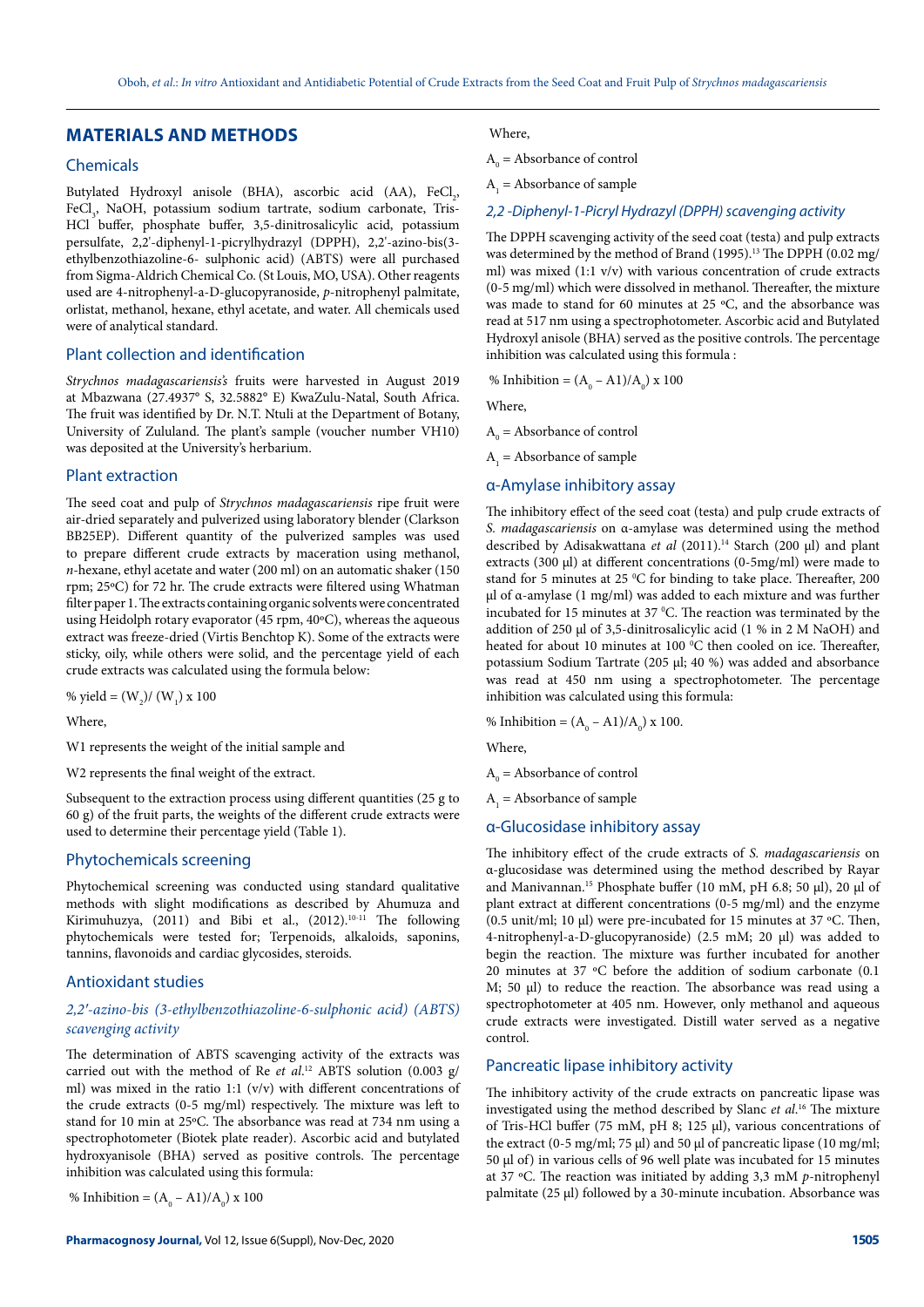measured at 405 nm using a spectrophotometer. Orlistat served as the positive control while methanol and water (1:1) served as the blank.

#### Data analysis

All treatments were in triplicate, and the values were expressed as mean ± standard deviation. One-way Analysis of Variance (ANOVA) was used to analyze the data. The  $IC_{50}$  (the concentration at which 50 % of the biological component was inhibited or scavenged) values were determined using the graph pad prism 6.01. The significant values of the percentage (%) inhibition of the extracts against the measured parameters were considered as *P* < 0.05.

# **RESULTS**

## Percentage yield

The hexane, ethyl acetate, and aqueous extracts from the seed coat had comparable percentage yield ranging from 25.92-30.26 % while the hexane and ethyl acetate extracts from the fruit pulp had low percentage yields (Table 1).

## Phytochemical screening

Both the seed coat and pulp of ripe *S. madagascariensis* fruits tested positive for terpenoids, alkaloids, and cardiac glycosides but negative for tannins and flavonoids. The seed coat differed from the pulp in that it tested negative for saponins while the pulp was positive for those groups of phytochemicals (Table 2).

## Antioxidant properties

## *ABTS scavenging activity*

Based on the ABTS assay, the extracts, except aqueous extracts of both samples, had concentration-dependent radical scavenging activities (Figure 1). The methanol crude extract of both samples and the fruit pulp's hexane and ethyl acetate extracts showed good free radical scavenging activity (Figure 1). The aqueous crude extracts from the seed coat (IC<sub>50</sub>: 0.012 mg/ml) and fruit pulp (IC<sub>50</sub>: 0.006 mg/ml) had the highest scavenging activities, while the seed coat's ethyl acetate and hexane extracts showed poor antioxidant activity (Table 3).

#### *DPPH scavenging activity*

The crude extracts from both fruit parts had concentration-dependent scavenging activity except for the seed coat's aqueous extract (Figure 2). The methanolic extract from the seed coat showed the highest antioxidant activity while the seed coat's hexane extract had the lowest activity. The seed coat's aqueous crude extract had the highest scavenging activity (IC $_{50}$  values: 0.0195 mg/ml) against DPPH. However, all the extracts from the fruit pulp exhibited good scavenging activity (Table 3).

## α-Amylase activity

The methanol crude extracts of both fruit parts exhibited moderate α-amylase inhibitory activity (Figure 4). The aqueous, ethyl acetate and hexane extracts from both fruit parts showed weak inhibitory potential.

#### **Table 1: Percentage yield from the seed coat and fruit extracts.**

| <b>Solvent</b> | Seed coat (%) | Fruit pulp (%) |
|----------------|---------------|----------------|
| Methanol       | 9.4           | 34.25          |
| Hexane         | 25.92         | 0.42           |
| Ethyl acetate  | 29.96         | 1.2            |
| Water          | 30.26         | 23.3           |

#### **Table 2: Phytochemical components of** *S. madagascariensis.*

| <b>Phytochemicals</b> | Seed coat                | <b>Fruit pulp</b>        |
|-----------------------|--------------------------|--------------------------|
| Terpenoids            |                          |                          |
| Alkaloids             |                          | $^{\mathrm{+}}$          |
| Saponins              | $\overline{\phantom{0}}$ | $\pm$                    |
| Cardiac glycosides    |                          | $\pm$                    |
| <b>Tannins</b>        | $\overline{\phantom{0}}$ | $\overline{\phantom{0}}$ |
| Flavonoids            | $\overline{\phantom{0}}$ | $\overline{\phantom{0}}$ |

Sign notations: + present, - absent

#### Table 3: IC<sub>50</sub> values (mg/ml) of the extracts of *S. madagascariensis* on ABTS and DPPH.

| <b>Extract</b> | <b>ABTS</b>         | <b>DPPH</b>          |
|----------------|---------------------|----------------------|
| <b>SCME</b>    | $0.0665 + 0.0013$   | $0.0735 \pm 0.0018$  |
| <b>SCHE</b>    | <b>ND</b>           | <b>ND</b>            |
| <b>SCEAE</b>   | <b>ND</b>           | <b>ND</b>            |
| <b>SCAE</b>    | $0.0120 \pm 0.0005$ | $0.0195 \pm 0.0016$  |
| <b>FPME</b>    | $0.0650 + 0.0066$   | $0.0505 + 0.0010$    |
| <b>FPHE</b>    | $0.0475 + 0.0076$   | <b>ND</b>            |
| <b>FPEAE</b>   | $0.0280 + 0.0209$   | $0.0925 + 0.00425$   |
| <b>FPAE</b>    | $0.0060 + 0.0005$   | $0.0640 + 0.00476$   |
| AA             | $0.0720 + 0.0343$   | $0.0210 \pm 0.00001$ |
| <b>BHA</b>     | $0.0525 + 0.0107$   | $0.0665 + 0.0017$    |

AA and BHA were used as the standard. Values are expressed as mean  $\pm$  SD.

**SCME-** seed coat methanolic extract, **SCHE-** seed coat hexane extract, **SCEAE-** seed coat ethyl acetate extract, **SCAE-** seed coat aqueous extract, **FPME-** fruit pulp methanolic extract, **FPHE-** fruit pulp hexane extract, **FPEAE-** fruit pulp ethyl acetate, **FPAE-** fruit pulp aqueous extract, **AA-** Ascorbic acid, **BHA-** Butylated hydroxyanisole and **ND** represents not determined. Values are expressed as mean ± SD.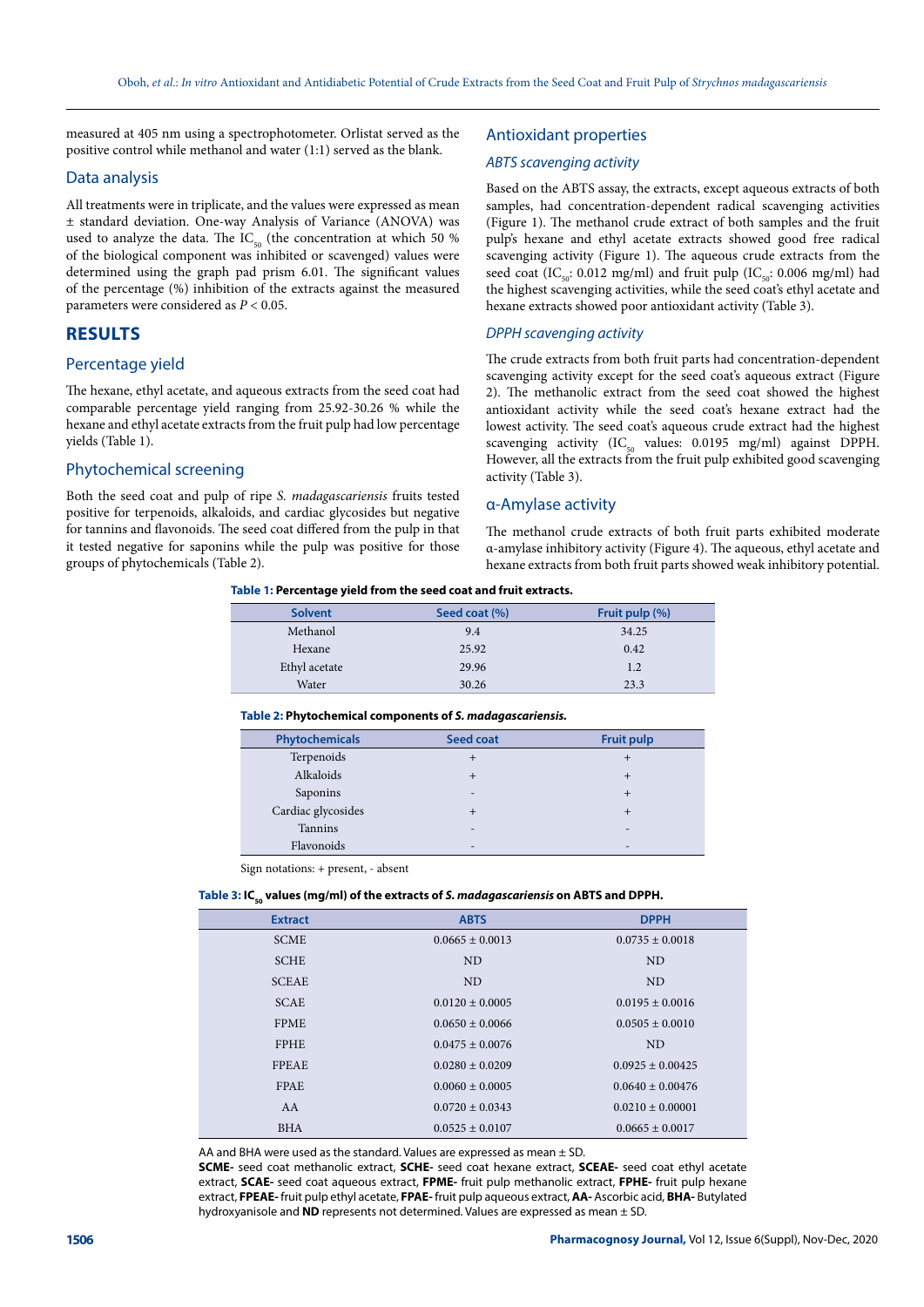

**Figure 1:** Scavenging activity of *S. madagascariensis* seed coat (A) and fruit pulp (B) extracts against ABTS radical. **SCME-** seed coat methanolic extract, **SCHE-** seed coat hexane extract, **SCEAE-** seed coat ethyl acetate extract, **SCAE-** seed coat aqueous extract, **FPME-** fruit pulp methanolic extract, **FPHE-** fruit pulp hexane extract, **FPEAE-** fruit pulp ethyl acetate, **FPAE-** fruit pulp aqueous extract, **AA-** Ascorbic acid, **BHA-** Butylated hydroxyanisole.



**Figure 2:** Scavenging activity and of *S. madagascariensis* seed coat (A) and fruit pulp (B) extracts against DPPH radical. Values are expressed as mean ± SD. **SCME-** seed coat methanolic extract, **SCHE-** seed coat hexane extract, **SCEAE-** seed coat ethyl acetate extract, **SCAE-** seed coat aqueous extract, **FPME-** fruit pulp methanolic extract, **FPHE-** fruit pulp hexane extract, **FPEAE-** fruit pulp ethyl acetate, **FPAE-** fruit pulp aqueous extract, **AA-** Ascorbic acid, **BHA-** Butylated hydroxyanisole.



extracts against α-amylase.

However, all the extracts from both fruit parts displayed concentrationdependent inhibitory activity.

#### α-Glucosidase activity

The methanol and aqueous extracts from both fruit parts showed concentration-dependent inhibitory activity on α-glucosidase (Figure 4). The seed coat's aqueous extract showed higher inhibitory activity on

α-glucosidase when compared to the seed coat's methanol extract. By contrast, the fruit pulp's methanol extract displayed higher inhibitory activity when compared to the fruit pulp's aqueous extract. All the extracts had concentration-dependent inhibitory activity except for the fruit pulp's methanol extract (Figure 4). The hexane and ethyl acetate extracts of both fruit parts were not tested.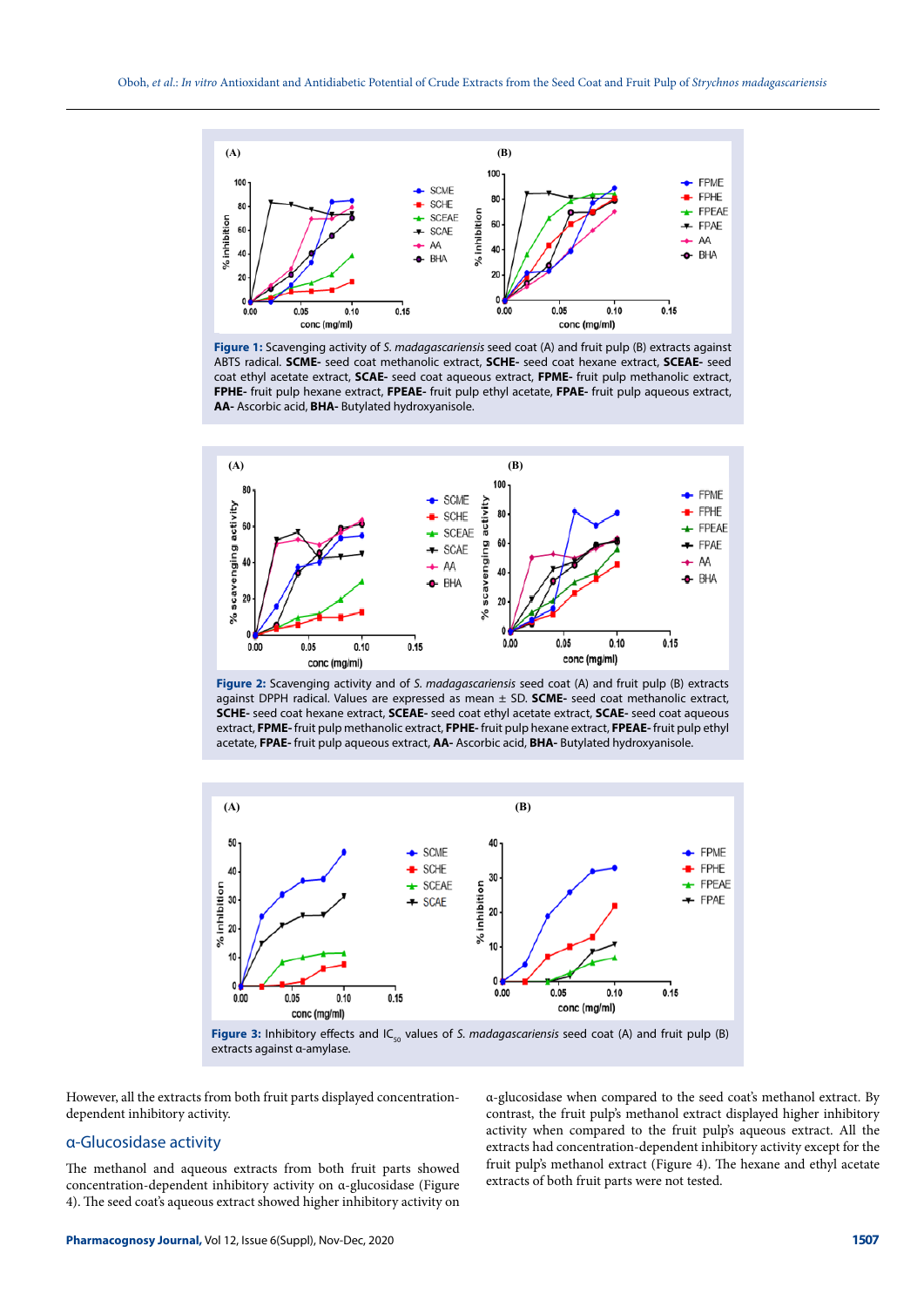## Pancreatic lipase activity

The *in vitro* inhibitory effect of the extracts on pancreatic lipase is shown in Figure 5. The seed coat and fruit pulp methanol extracts showed concentration-dependent inhibitory activity. However, the methanol extract from the seed coat (IC $_{50}$ : 0.069 mg/ml) and fruit pulp (IC<sub>50</sub>: 0.071 mg/ml) had the highest activity when compared to the other extracts (Table 4).

## **DISCUSSION**

Many plants are known to possess naturally occurring bioactive chemicals which may have ameliorative effects on several ailments, including diabetes.17 The present study aimed to investigate the *in vitro* free radical scavenging and anti-diabetic activities of fruit parts (seed coat and pulp) of *S. madagascariensis*. This was to confirm the alleged anti-diabetic claim of ripe *S. madagascariensis* fruits by locals



**Figure 4:** Inhibitory effects of *S. madagascariensis* seed coat (A) and fruit pulp (B) methanol and aqueous extracts respectively against α-glucosidase.



Figure 5: Inhibitory effects and IC<sub>50</sub> values of *S. madagascariensis* seed coat (A) and fruit pulp (B) extracts against pancreatic lipase.

| Table 4: IC <sub>co</sub> values (mg/ml) of the extracts of S. madagascariensis on a-glucosidase and |  |  |
|------------------------------------------------------------------------------------------------------|--|--|
| pancreatic lipase inhibition.                                                                        |  |  |

| <b>Extract</b> | a-glucosidase        | <b>Pancreatic lipase</b> |
|----------------|----------------------|--------------------------|
|                |                      |                          |
| <b>SCME</b>    | <b>ND</b>            | $0.0690 \pm 0.0210$      |
| <b>SCHE</b>    | <b>ND</b>            | $0.0895 + 0.0021$        |
| <b>SCEAE</b>   | <b>ND</b>            | ND.                      |
| <b>SCAE</b>    | $0.0785 \pm 0.02100$ | $0.0975 \pm 0.0007$      |
| <b>FPME</b>    | <b>ND</b>            | $0.0705 \pm 0.0277$      |
| <b>FPHE</b>    | <b>ND</b>            | ND.                      |
| <b>FPEAE</b>   | <b>ND</b>            | $0.0950 + 0.0293$        |
| <b>FPAE</b>    | <b>ND</b>            | $0.0805 + 0.3360$        |
| ORL            | <b>ND</b>            | $0.0550 + 0.0070$        |

**SCME-** seed coat methanolic extract, **SCHE-** seed coat hexane extract, **SCEAE-** seed coat ethyl acetate extract, **SCAE-** seed coat aqueous extract, **FPME-** fruit pulp methanolic extract, **FPHE**fruit pulp hexane extract, **FPEAE-** fruit pulp ethyl acetate extract, **FPAE-** fruit pulp aqueous extract, **ORL-** Orlistat and **ND** represents not determined. Values are expressed as mean ± SD.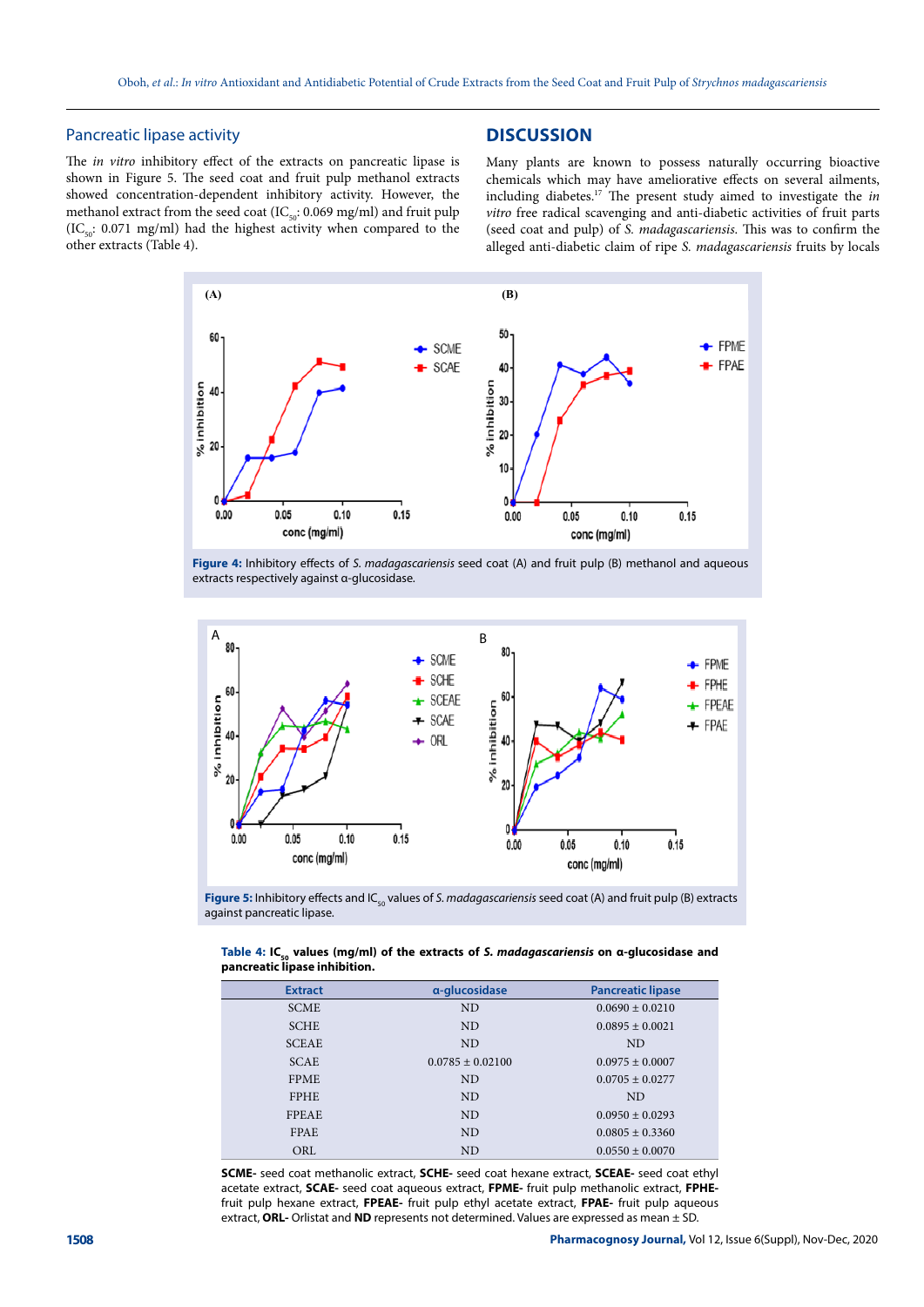in the northern coastal region of KwaZulu Natal. The medicinal efficacy of plant extracts is determined by the method of extraction<sup>18</sup> and the solubility of the concerned phytochemicals in the solvent used during the extraction. The high extraction yield of methanol and water suggest that the compounds in the seed coat (testa) and fruit pulp are highly soluble in these solvents since the extractability of a solvent is generally due to the solubility of the compounds in the solvent used .19 Phytochemical screening of the seed coat and fruit pulp indicated that alkaloids, cardiac glycosides, and terpenoids were present in the seed coat and fruit pulp of *S. madagascariensis* (Table 2), which might impart antioxidant and anti-diabetic activities to these fruit parts. Indeed, in support of this, the aqueous extracts of both fruit parts, the seed coat's methanol, and the fruit pulp's hexane and ethyl acetate extracts showed high antioxidant activities when compared to other extracts from the fruit parts. Apart from the methanol and aqueous extracts which showed anti-diabetic activities by reducing the activities of carbohydrate digestive enzymes (Figure 3 and 4), the seed coat's hexane and fruit pulp's ethyl acetate extracts showed lipase inhibitory activity (Figure 5) suggest that these extracts could prevent hyperlipidemia which is one of the contributory factors to diabetes mellitus.20 This shows the potential of the seed testa and pulp of the ripe fruit of *S. madagascariensis* to reduce post-prandial free fatty acid and subsequent control on diabetes mellitus which is linked to oxidative stress due to the damaging effects of hyperlipidemia.21 The inhibition of these enzymes delays the release of glucose, causing a decrease in blood sugar levels.<sup>22</sup> Several relevant phytochemicals such as alkaloids, terpenoid, cardiac glycosides, saponins, steroids have shown amelioration of hyperglycemia through the inhibition of α-amylase and α-glucosidase.23-24 Hence, the high antioxidant and antidiabetic activities of the fruit parts' extracts observed for *S. madagascariensis* in this study may contribute to the inhibition of the manifestation of diabetes-related symptoms.

## **CONCLUSION**

This study highlights the free radical scavenging and enzyme inhibitory potential of extracts from the seed coat and fruit pulp of *S. madagascariensis* and offers scientific backing to its folklore usage in the management of diabetes mellitus. The extracts displayed diverse anti-diabetic activities that could be linked to the phytochemicals such as alkaloids, terpenoids, cardiac glycosides, present in the extracts. The aqueous and methanol extracts of the fruit parts showed higher *in vitro* antioxidant and antidiabetic activity compared to other extracts by efficiently scavenging free radicals and inhibiting carbohydrates (α-amylase and α-glucosidase) and lipids (pancreatic lipase) digestive enzymes making the ripe fruit of importance in the management of diabetes mellitus. For further studies, detailed phytochemical constituents of the fruit parts (seed coat and pulp) need to ascertain using Liquid chromatography Mass Spectroscopy (LC-MS). Likewise, *in vivo* antidiabetic potential of the crude extracts needs to be carried out.

## **FUNDING**

The author appreciates the financial supports of the Research Office, University of Zululand, South Africa.

# **CONFLICTS OF INTEREST**

#### None declared.

## **REFERENCES**

1. American Diabetes Association. Diagnosis and classification of diabetes mellitus. Diabetes care. 2010:33:S62-9.

- 2. Spencer MW, Mühlfeld AS, Segerer S, Hudkins KL, Kirk E, LeBoeuf RC, *et al*. Hyperglycaemia and hyperlipidaemia act synergistically to induce renal disease in LDL receptor-deficient BALB mice. American journal of nephrology. 2004;24(1):20-31.
- 3. Maritim AC, Sanders A, Watkins JB. Diabetes, oxidative stress, and antioxidants: a review. Journal of biochemical and molecular toxicology. 2003;17:24-38.
- 4. Elekofehinti OO. Saponins: Anti-diabetic principles from medicinal plants–A review. Pathophysiology. 2015;22:95-103.
- 5. Inzucchi SE, Bergenstal RM, Buse JB, Diaman M, Ferrannini E, Nauck M, *et al.* Management of hyperglycemia in type 2 diabetes: a patient-centered approach: position statement of the American Diabetes Association (ADA) and the European Association for the Study of Diabetes (EASD). Diabetes Spectrum. 2012;25:154-71.
- 6. Iwu MW, Duncan AR, Okunji CO. New antimicrobials of plant origin. Perspectives on new crops and new uses. ASHS Press, Alexandria, VA. 1999:457-62.
- 7. Gaikwad BS, Krishna MG, Sandhya RM. Phytochemicals for diabetes management. Pharmaceutical Crops. 2014;5:1.
- 8. Adebowale A. Biosystematic studies in Southern African species of Strychnos *L (Loganiaceae).* Doctoral thesis, University of KwaZulu-Natal, Durban, South Africa, 2015.
- 9. Ngadze RT, Linnemann AR, Nyanga LK, Fogliano V, Verkerk R. Local processing and nutritional compositio of indigenous fruits: The case of monkey orange (*Strychns spp*) from Southern Africa. Food Reviews International*.* 2017;33(2):123-42.
- 10. Ahumuza T, Kirimuhuzya C. Qualitative (phytochemical) analysis and antifungal activity of Pentas decora (De wild), a plant used traditionally to treat skin fungal infections in Western Uganda. Research in Pharmaceutical Biotechnology. 2011;3:75-84.
- 11. Bibi Y, Nisa S, Zia M, Waheed A, Ahmed S, Chaudhary MF. In vitro cytotoxic activity of *Aesculus indica* against breast adenocarcinoma cell line (MCF-7) and phytochemical analysis. Pakistan Journal of Pharmaceutical Sciences. 2012;25:183-7.
- 12. Re R, Pellegrini N, Proteggente A, Pannala A, Yang M, Rice-Evans C. Antioxidant activity applying an improved ABTS radical cation decolorization assay. Free radical biology and medicine. 1999;26:1231-37.
- 13. Brand-Williams W, Cuvelier ME, Berset CL. Use of a free radical method to evaluate antioxidant activity. LWT-Food Science and Technology. 1995;28:25-30.
- 14. Adisakwattana S, Lerdsuwankij O, Poputtachai U, Minipun A, Suparpprom C. Inhibitory activity of cinnamon bark species and their combination effect with acarbose against intestinal α-glucosidase and pancreatic α-amylase*.* Plant Foods for Human Nutrition. 2011;66:143-8.
- 15. Rayar A, Manivannan R. In-vitro alpha-amylase and alpha-glucosidase inhibition activity of umbelliferone and beta-ionone isolated from *Coriandrum sativum Linn*. World Journal of Pharmacy and Pharmaceutical Sciences. 2016;5:1280-9.
- 16. Slanc P, Doljak B, Kreft S, Lunder M, Janeš D, Štrukelj B. Screening of selected food and medicinal plant extracts for pancreatic lipase inhibition. Phytotherapy Research: An International Journal Devoted to Pharmacological and Toxicological Evaluation of Natural Product Derivatives. 2009;23:874-7.
- Gaikwad BS, Krishna MG, Sandhya RM. Phytochemicals for diabetes management. Pharmaceutical Crops. 2014,5.
- 18. Odey MO, Iwara IA, Udiba UU, Johnson JT, Inekwe UV, Asenye ME, *et al*. Preparation of plant extracts from indigenous medicinal plants. Int J Sci-Tech. 2012;688-92.
- 19. Dhanani T, Shah, S, Gajbhiye NA, Kumar S. Effect of extraction methods on yield, phytochemical constituents and antioxidant activity of *Withania somnifera*. Arabian Journal of Chemistry. 2017;10:S1193-9.
- 20. Kopelman PG. Obesity as a medical problem. Nature. 2000;404(6778):635-43.
- 21. Barbosa A, Silveira GD, de Menezes I, Neto J, Bitencurt J, Estavam CD, *et al*. Antidiabetic effect of the *Chrysobalanus icaco L*. aqueous extract in rats. J. Med. Food. 2013;16:538-43.
- 22. Rayar A, Manivannan R. *In-vitro* alpha-amylase and alpha-glucosidase inhibition activity of umbelliferone and beta-ionone isolated from *Coriandrum sativum Linn.* World Journal of Pharmacy and Pharmaceutical Sciences. 2016;5:1280-9.
- 23. Jung M, Park M, Lee HC, Kang YH, Kang ES, Kim SK. Antidiabetic agents from medicinal plants. Current medicinal chemistry. 2006;13:1203-18.
- 24. Ponnusamy S, Ravindran R, Zinjarde S, Bhargava S, Ravi Kumar A. Evaluation of traditional Indian antidiabetic medicinal plants for human pancreatic amylase inhibitory effect *in vitro*. Evidence-Based Complementary and Alternative Medicine. 2011.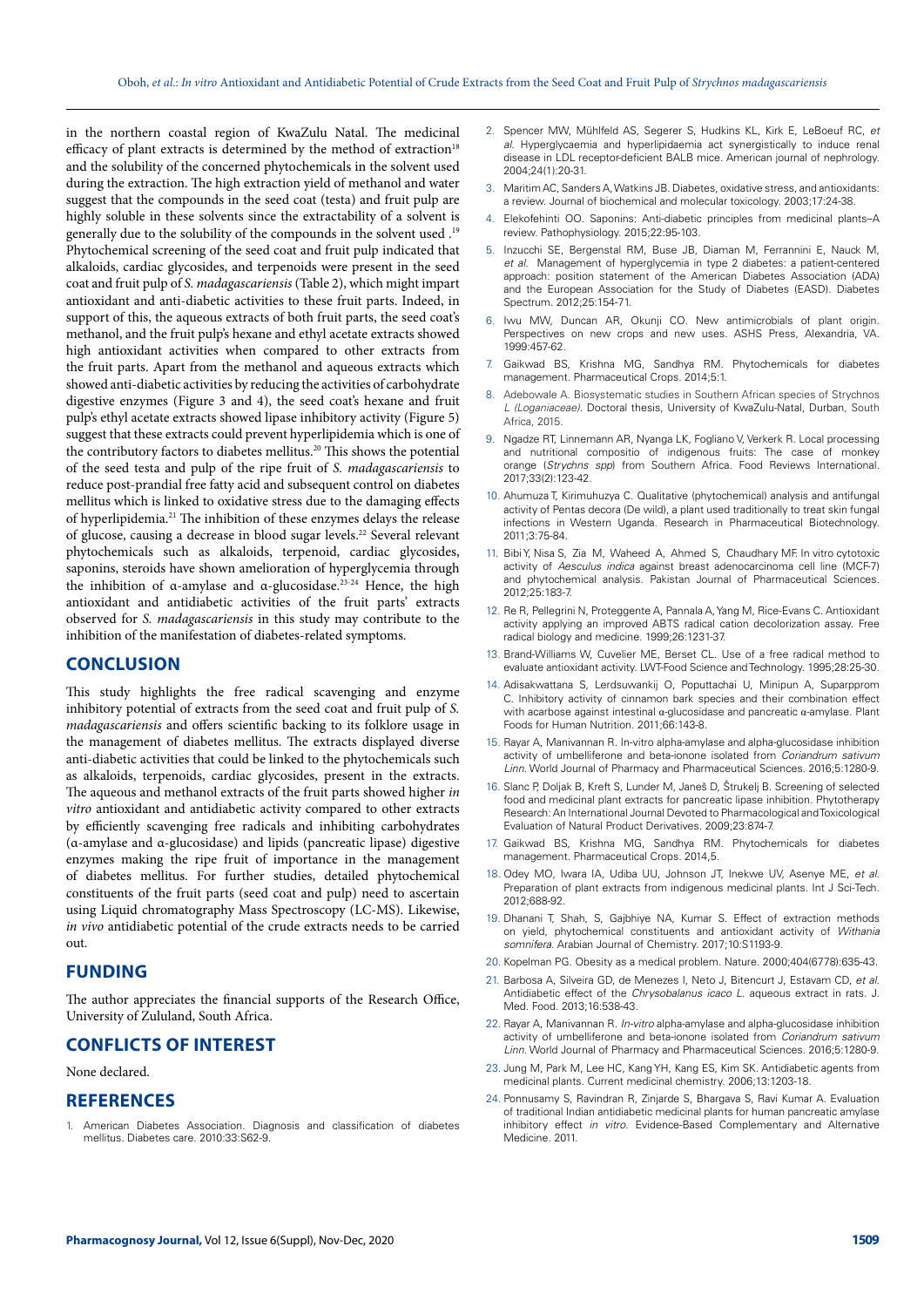

# **ABOUT AUTHORS**



**Mr Michael Osawemi Oboh** is the first and corresponding author of this article. He completed his BSc (Honours) in Human Physiology from Ambrose Alli University, Nigeria in 2010. In 2017, he obtained BSc degree (honours) in Biochemistry from the University of Zululand, South Africa. He further completed his MSc in 2019 from the same University.



**Prof. Andy Rowland Opoku** obtained his PhD in 1977 from the University of Manchester, United Kingdom. He had academic positions in various universities across Africa. Currently, he is working as professor emeritus in the University of Zululand, South Africa with lots of publications.



**Mr Michael Chukwuka Ojo** is at present a PhD candidate in the University of Zululand. He just recently bagged his MSc in Biochemistry from the University. He bagged his BSc honours degree in Biochemistry in the year 2010 from the University of Benin, Nigeria. An honours award in Biochemistry was added to him in Biochemistry from the University of Zululand, South Africa in 2017.